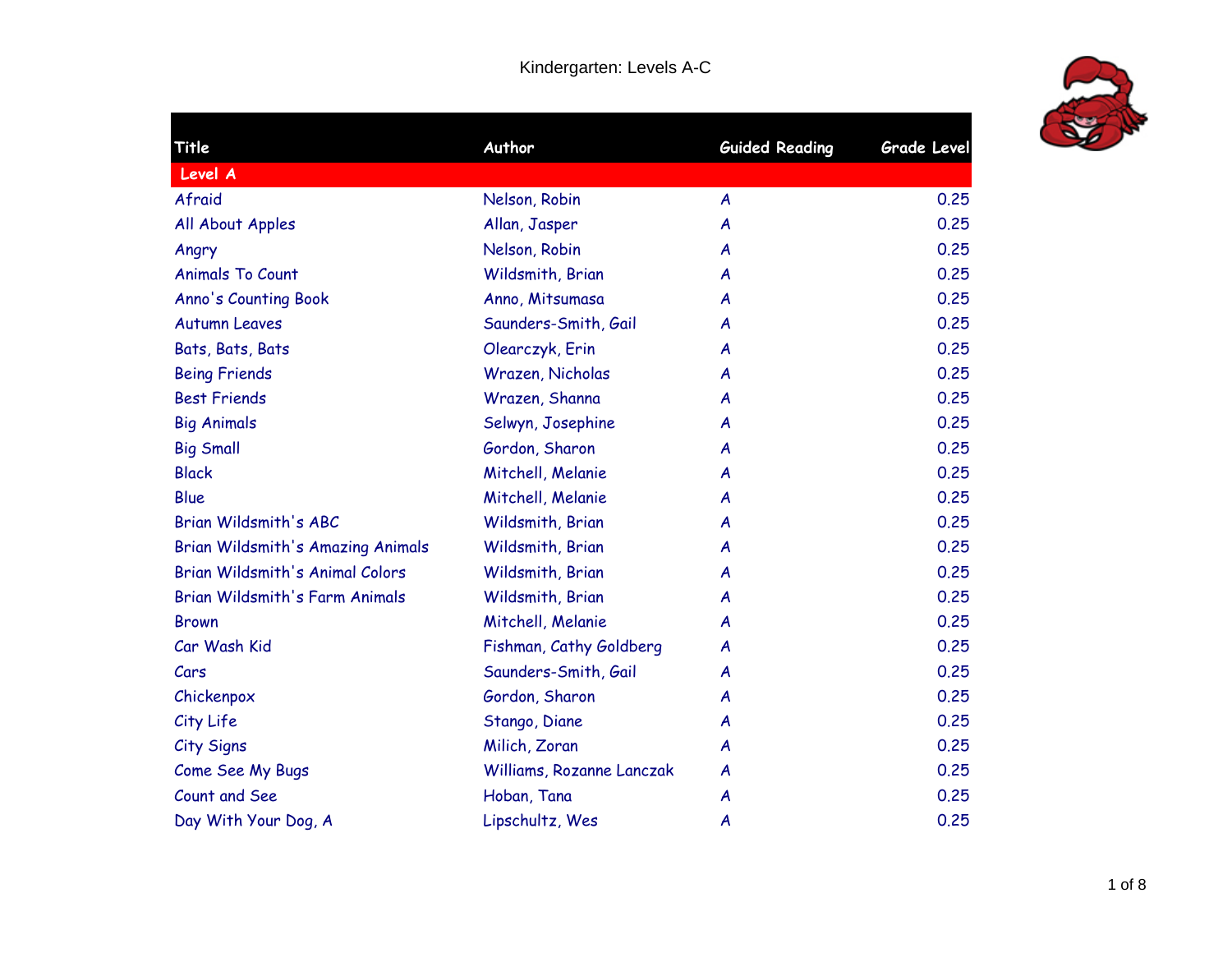

| Author<br><b>Guided Reading</b><br>Title<br>Wood, Leslie<br>Dig, Dig<br>A<br>Dirty Clean<br>Gordon, Sharon<br>$\boldsymbol{A}$<br>Carle, Eric<br>Do You Want To Be My Friend<br>A<br>Saunders-Smith, Gail<br><b>Eating Apples</b><br>A<br>Baron, Jessica<br><b>Eating Breakfast</b><br>A<br>Eats<br>Jocelyn, Marthe<br>A<br><b>Fast Slow</b><br>Gordon, Sharon<br>A<br>Shea, Therese<br><b>Flags and Fireworks</b><br>A<br>Selwyn, Josephine<br>Flags and Shapes<br>A<br>Flower Colors<br>Selwyn, Josephine<br>A<br><b>Flowers</b><br>Hoenecke, Karen<br>A<br>Gardener's Alphabet<br>Azarian, Mary<br>A<br>Nelson, Robin<br>Globes<br>A<br><b>Going Places</b><br>Waldeck, Aaron<br>A<br>Going to Grandma's Farm<br>Franco, Betsy<br>A<br>McMillan, Bruce<br><b>Growing Colors</b><br>A<br>Nelson, Robin<br><b>Happy</b><br>A<br>Hard Soft<br>Gordon, Sharon<br>A<br>Boothroyd, Jennifer<br>Holidays<br>A<br>Williams, Rozanne Lanczak<br>How to Make a Mudpie<br>A<br>Hurray For Rosa!<br>Samton, Sheila White<br>A | Grade Level |
|----------------------------------------------------------------------------------------------------------------------------------------------------------------------------------------------------------------------------------------------------------------------------------------------------------------------------------------------------------------------------------------------------------------------------------------------------------------------------------------------------------------------------------------------------------------------------------------------------------------------------------------------------------------------------------------------------------------------------------------------------------------------------------------------------------------------------------------------------------------------------------------------------------------------------------------------------------------------------------------------------------------------|-------------|
|                                                                                                                                                                                                                                                                                                                                                                                                                                                                                                                                                                                                                                                                                                                                                                                                                                                                                                                                                                                                                      | 0.25        |
|                                                                                                                                                                                                                                                                                                                                                                                                                                                                                                                                                                                                                                                                                                                                                                                                                                                                                                                                                                                                                      | 0.25        |
|                                                                                                                                                                                                                                                                                                                                                                                                                                                                                                                                                                                                                                                                                                                                                                                                                                                                                                                                                                                                                      | 0.25        |
|                                                                                                                                                                                                                                                                                                                                                                                                                                                                                                                                                                                                                                                                                                                                                                                                                                                                                                                                                                                                                      | 0.25        |
|                                                                                                                                                                                                                                                                                                                                                                                                                                                                                                                                                                                                                                                                                                                                                                                                                                                                                                                                                                                                                      | 0.25        |
|                                                                                                                                                                                                                                                                                                                                                                                                                                                                                                                                                                                                                                                                                                                                                                                                                                                                                                                                                                                                                      | 0.25        |
|                                                                                                                                                                                                                                                                                                                                                                                                                                                                                                                                                                                                                                                                                                                                                                                                                                                                                                                                                                                                                      | 0.25        |
|                                                                                                                                                                                                                                                                                                                                                                                                                                                                                                                                                                                                                                                                                                                                                                                                                                                                                                                                                                                                                      | 0.25        |
|                                                                                                                                                                                                                                                                                                                                                                                                                                                                                                                                                                                                                                                                                                                                                                                                                                                                                                                                                                                                                      | 0.25        |
|                                                                                                                                                                                                                                                                                                                                                                                                                                                                                                                                                                                                                                                                                                                                                                                                                                                                                                                                                                                                                      | 0.25        |
|                                                                                                                                                                                                                                                                                                                                                                                                                                                                                                                                                                                                                                                                                                                                                                                                                                                                                                                                                                                                                      | 0.25        |
|                                                                                                                                                                                                                                                                                                                                                                                                                                                                                                                                                                                                                                                                                                                                                                                                                                                                                                                                                                                                                      | 0.25        |
|                                                                                                                                                                                                                                                                                                                                                                                                                                                                                                                                                                                                                                                                                                                                                                                                                                                                                                                                                                                                                      | 0.25        |
|                                                                                                                                                                                                                                                                                                                                                                                                                                                                                                                                                                                                                                                                                                                                                                                                                                                                                                                                                                                                                      | 0.25        |
|                                                                                                                                                                                                                                                                                                                                                                                                                                                                                                                                                                                                                                                                                                                                                                                                                                                                                                                                                                                                                      | 0.25        |
|                                                                                                                                                                                                                                                                                                                                                                                                                                                                                                                                                                                                                                                                                                                                                                                                                                                                                                                                                                                                                      | 0.25        |
|                                                                                                                                                                                                                                                                                                                                                                                                                                                                                                                                                                                                                                                                                                                                                                                                                                                                                                                                                                                                                      | 0.25        |
|                                                                                                                                                                                                                                                                                                                                                                                                                                                                                                                                                                                                                                                                                                                                                                                                                                                                                                                                                                                                                      | 0.25        |
|                                                                                                                                                                                                                                                                                                                                                                                                                                                                                                                                                                                                                                                                                                                                                                                                                                                                                                                                                                                                                      | 0.25        |
|                                                                                                                                                                                                                                                                                                                                                                                                                                                                                                                                                                                                                                                                                                                                                                                                                                                                                                                                                                                                                      | 0.25        |
|                                                                                                                                                                                                                                                                                                                                                                                                                                                                                                                                                                                                                                                                                                                                                                                                                                                                                                                                                                                                                      | 0.25        |
| I Am An Artist<br>Carson, Janet<br>A                                                                                                                                                                                                                                                                                                                                                                                                                                                                                                                                                                                                                                                                                                                                                                                                                                                                                                                                                                                 | 0.25        |
| <b>I</b> Can Read<br>Williams, Rozanne Lanczak<br>$\boldsymbol{A}$                                                                                                                                                                                                                                                                                                                                                                                                                                                                                                                                                                                                                                                                                                                                                                                                                                                                                                                                                   | 0.25        |
| I Can Write<br>Williams, Rozanne Lanczak<br>$\boldsymbol{A}$                                                                                                                                                                                                                                                                                                                                                                                                                                                                                                                                                                                                                                                                                                                                                                                                                                                                                                                                                         | 0.25        |
| I Like Colors<br>Williams, Rozanne Lanczak<br>$\boldsymbol{A}$                                                                                                                                                                                                                                                                                                                                                                                                                                                                                                                                                                                                                                                                                                                                                                                                                                                                                                                                                       | 0.25        |
| I Need A Little Help<br>Schulz, Kathy<br>A                                                                                                                                                                                                                                                                                                                                                                                                                                                                                                                                                                                                                                                                                                                                                                                                                                                                                                                                                                           | 0.25        |
| I See Patterns<br>Benton, Linda<br>A                                                                                                                                                                                                                                                                                                                                                                                                                                                                                                                                                                                                                                                                                                                                                                                                                                                                                                                                                                                 | 0.25        |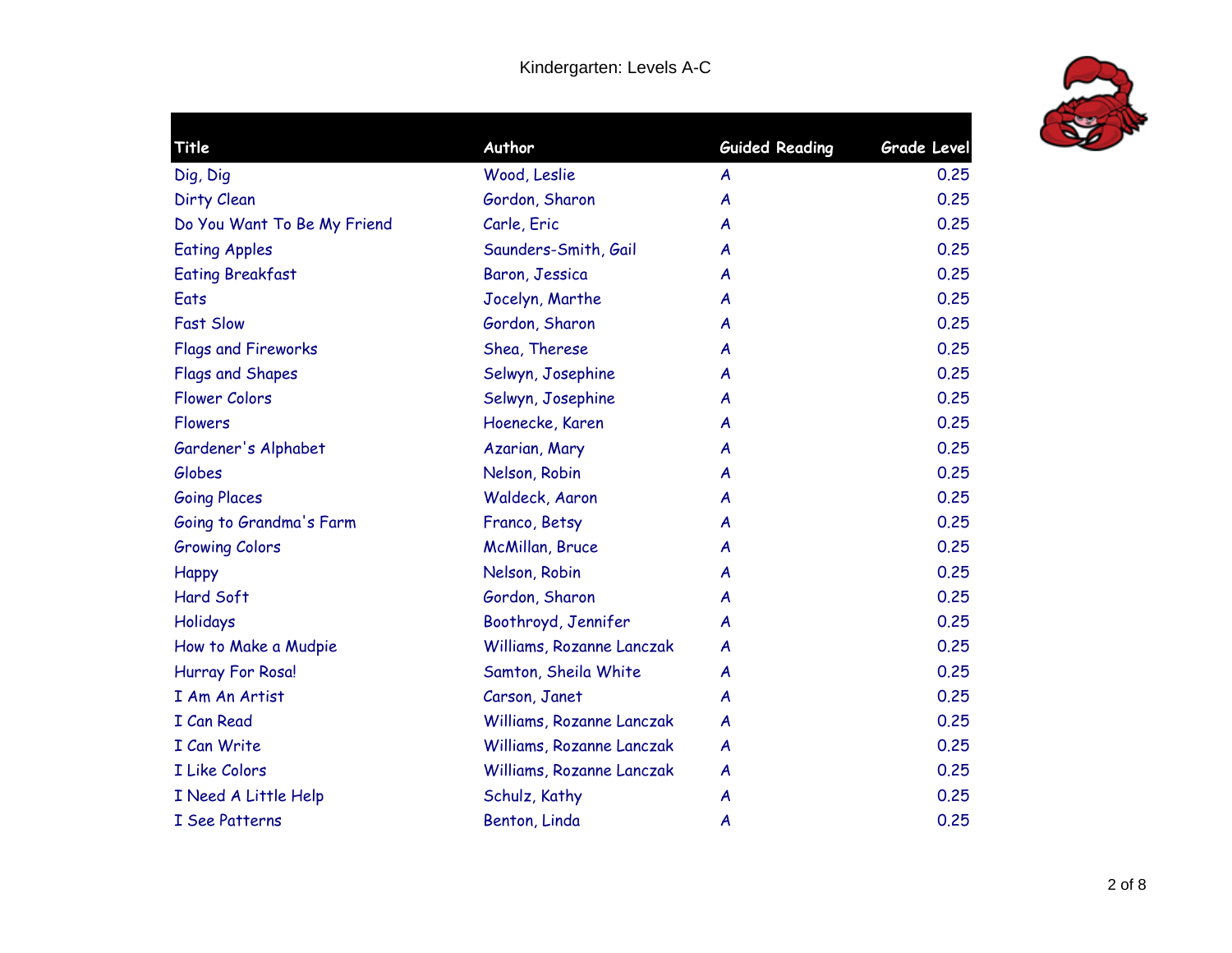

| Title                        | Author                    | <b>Guided Reading</b> | <b>Grade Level</b> |
|------------------------------|---------------------------|-----------------------|--------------------|
| In My Garden                 | McLean, Moria             | A                     | 0.25               |
| <b>Kids Like</b>             | Williams, Rozanne Lanczak | A                     | 0.25               |
| Land                         | Nelson, Robin             | A                     | 0.25               |
| <b>Learning About Clouds</b> | Braidich, Shelby          | A                     | 0.25               |
| Learning About Rain          | Mangieri, Catherine       | A                     | 0.25               |
| Learning About Sand          | Gibbons, William          | A                     | 0.25               |
| Look What I Can Do           | Aruego, Jose              | A                     | 0.25               |
| Loud Sounds, Quiet           | Bellish, Julia            | A                     | 0.25               |
| Lucy And Bob                 | Martin, David             | A                     | 0.25               |
| Maps                         | Nelson, Robin             | A                     | 0.25               |
| <b>Moving Day</b>            | Kittinger, Jo             | A                     | 0.25               |
| My Birthday                  | Selwyn, Josephine         | A                     | 0.25               |
| My Garden                    | Kij, Krysia               | A                     | 0.25               |
| My Life In A Town            | Kernan, Elizabeth         | A                     | 0.25               |
| My Life On An Island         | James, Cindy              |                       | 0.25               |
| Near and Far At the Beach    | Boyd, Amanda              | A                     | 0.25               |
| Opposites                    | Wildsmith, Brian          | A                     | 0.25               |
| Orange                       | Mitchell, Melanie         | A                     | 0.25               |
| Our Farm                     | Stango, Diane             | A                     | 0.25               |
| Out And About                | Roza, Greg                | A                     | 0.25               |
| Parrot for Pam, A            | Hoffman, Mary Ann         | A                     | 0.25               |
| Picnic, A                    | Williams, Rozanne Lanczak | A                     | 0.25               |
| Piggy Bank for Pedro, A      | Roza, Greg                | A                     | 0.25               |
| Play Ball!                   | Levy, Janey               | A                     | 0.25               |
| Playing In The Snow          | Adams, Colleen            | A                     | 0.25               |
| Purple                       | Mitchell, Melanie         | A                     | 0.25               |
| Ready for Autumn             | Jocelyn, Marthe           | A                     | 0.25               |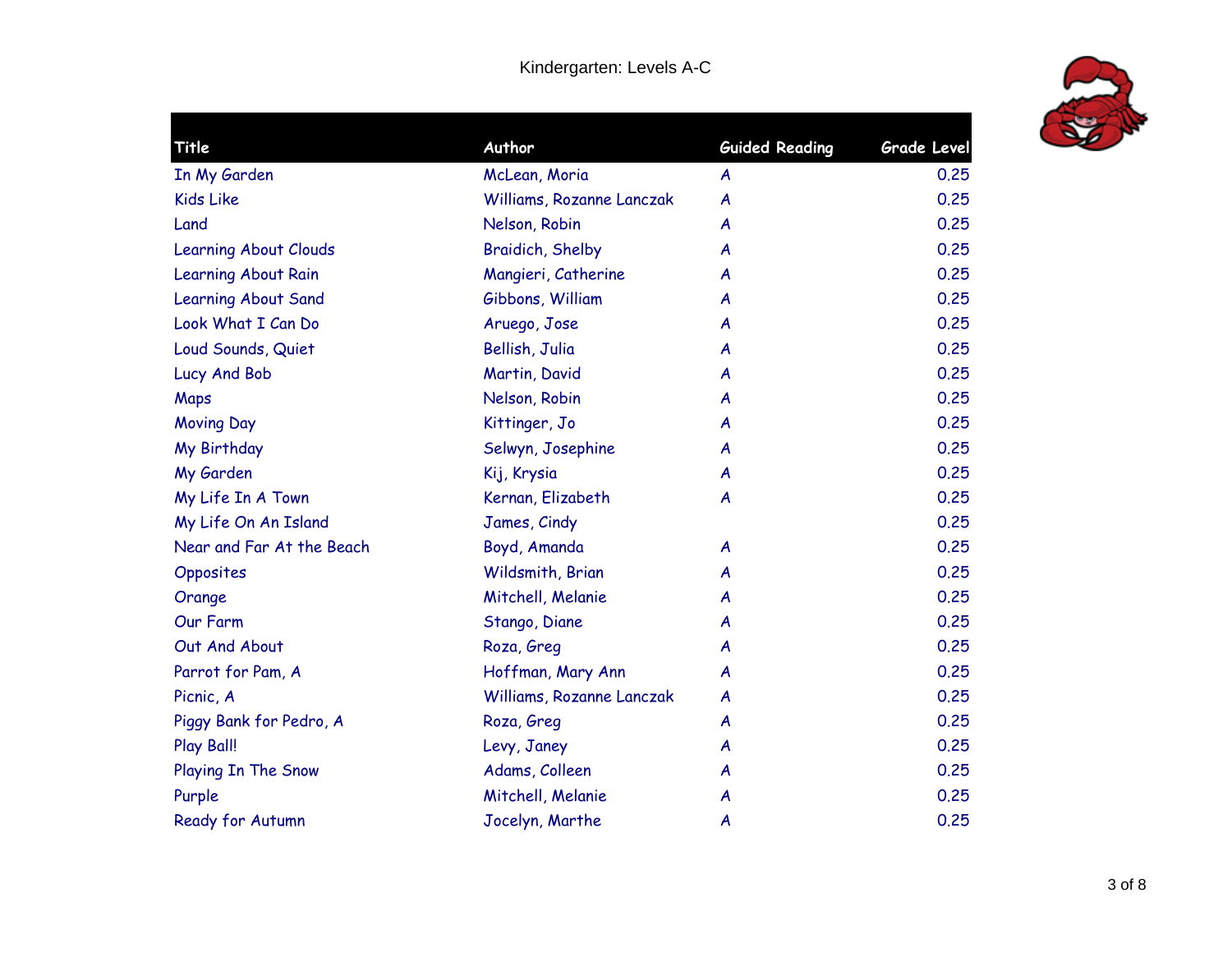

| Title                               | Author                    | <b>Guided Reading</b> | Grade Level |
|-------------------------------------|---------------------------|-----------------------|-------------|
| Ready for Spring                    | Jocelyn, Marthe           | A                     | 0.25        |
| Ready for Summer                    | Marthe, Jocelyn           | A                     | 0.25        |
| Ready for Winter                    | Jocelyn, Marthe           | A                     | 0.25        |
| Red                                 | Mitchell, Melanie         | A                     | 0.25        |
| Sad                                 | Nelson, Robin             | A                     | 0.25        |
| Sam's New Shoes                     | Shea, Therese             | A                     | 0.25        |
| School                              | Boothroyd, Jennifer       | A                     | 0.25        |
| <b>School Is Cool</b>               | Adams, Colleen            | A                     | 0.25        |
| Sidewalk Circus                     | Fleischman, Paul          | A                     | 0.25        |
| Signs On The Road: Learning To Iden | Leigh, Autumn             | A                     | 0.25        |
| Sleeping                            | Selwyn, Josephine         | A                     | 0.25        |
| Sounds All Around                   | Pfeffer, Wendy            | A                     | 0.25        |
| Sounds I Can Paint A Picture        | Todoro, Carlie            | A                     | 0.25        |
| Tell Me About Turtles               | Lalley, Kristine          | A                     | 0.25        |
| The Dog                             | Williams, Rozanne Lanczak | A                     | 0.25        |
| Time for Bed                        | Nowak, Jennifer           | A                     | 0.25        |
| <b>Up Down</b>                      | Gordon, Sharon            | A                     | 0.25        |
| Water                               | Trumbauer, Lisa           | A                     | 0.25        |
| Water                               | Nelson, Robin             | A                     | 0.25        |
| Ways to Travel                      | Selwyn, Josephine         | A                     | 0.25        |
| Wet Dry                             | Gordon, Sharon            | A                     | 0.25        |
| What Can I Be?                      | Meister, Cari             | A                     | 0.25        |
| What Can I Buy?                     | Vaughan, Susan            | A                     | 0.25        |
| What Do Insects Do?                 | Canizares, S.& Chanko, P  | A                     | 0.25        |
| What Do You Like To Eat?            | Selwyn, Josephine         | A                     | 0.25        |
| What Has Wheels?                    | Hoenecke, Karen           | A                     | 0.25        |
| What Is An Insect?                  | Trumbauer, Lisa           | A                     | 0.25        |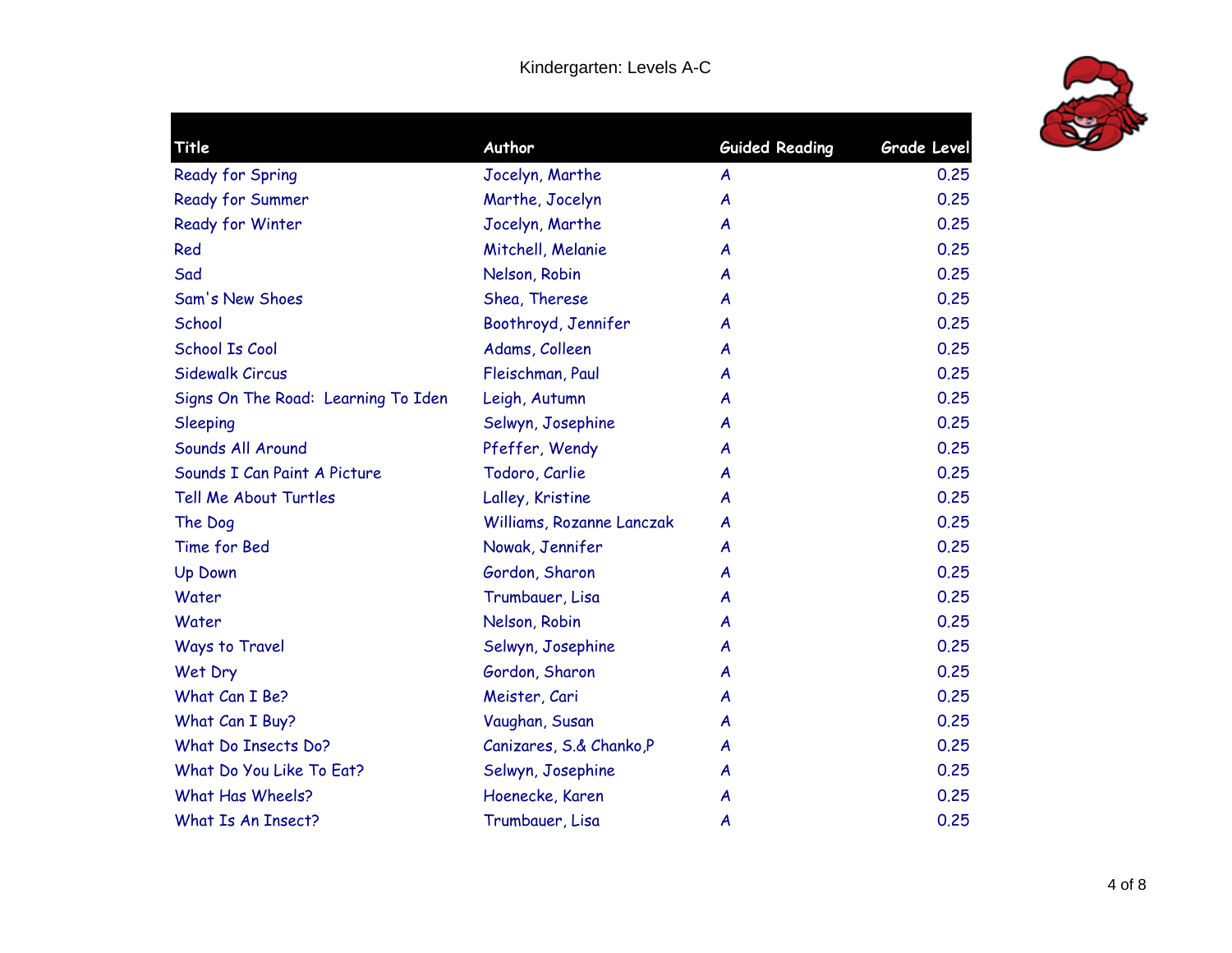| Title                         | Author            | <b>Guided Reading</b> | <b>Grade Level</b> |
|-------------------------------|-------------------|-----------------------|--------------------|
| When Sue Is Sad               | O'Donnell, Kerri  | A                     | 0.25               |
| When the Circus Comes To Town | Sundance, Eds.    | A                     | 0.25               |
| Where's The Spaghetti?        | Roza, Greg        | A                     | 0.25               |
| Who Lives Here?               | Selwyn, Josephine | A                     | 0.25               |
| Who's At School?              | Campbell, Fran    | A                     | 0.25               |
| Who's Hiding?                 | Onishi, Saturo    | A                     | 0.25               |
| Whose Hat Is That?            | O'Donnell, Kerri  | A                     | 0.25               |
| Yellow                        | Mitchell, Melanie | A                     | 0.25               |
|                               |                   |                       |                    |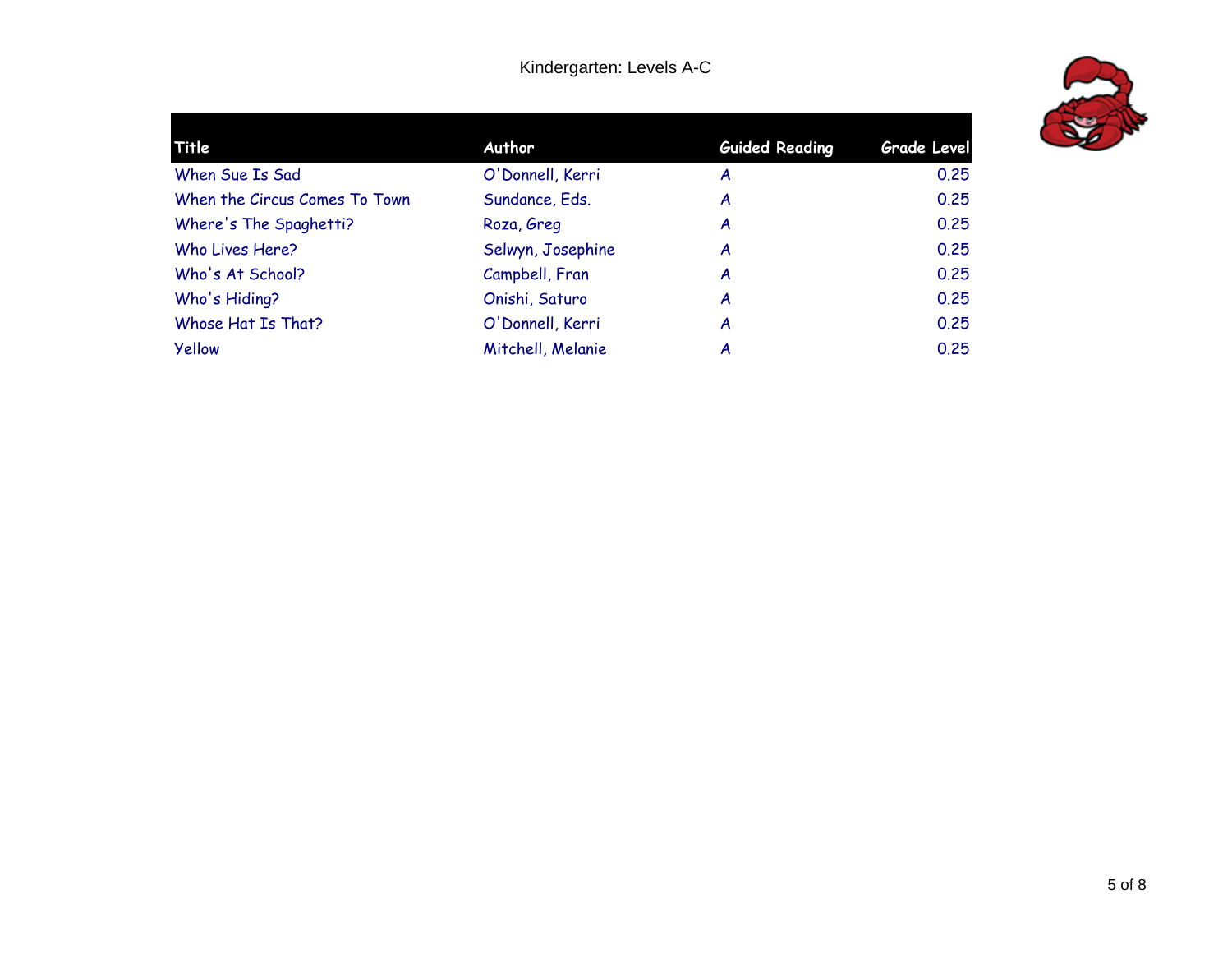| Title                      | Author                    | <b>Guided Reading</b> | Grade Level |
|----------------------------|---------------------------|-----------------------|-------------|
| <b>Level B</b>             |                           |                       |             |
| Cat on the Mat             | Wildsmith, Brain          | B                     | 0.5         |
| <b>Getting There</b>       | Young                     | В                     | 0.5         |
| Hats Around the World      | Charlesworth, Liza        | B                     | 0.5         |
| Have you Seen My Cat?      | Carle, Eric               | B                     | 0.5         |
| Have you seen my Duckling? | Tafuri, Nancy/Greenwillow | B                     | 0.5         |
| Here's Skipper             | Salem, Llynn & Stewart, J | B                     | 0.5         |
| How Many Fish?             | Cohen, Caron Lee          | B                     | 0.5         |
| I Can Write, Can You?      | Stewart, J & Salem,L      | B                     | 0.5         |
| Look, Look, Look           | Hoban, Tana               | B                     | 0.5         |
| Mommy, Where are You?      | Ziefert & Boon            | B                     | 0.5         |
| <b>Runaway Monkey</b>      | Stewart, J & Salem,L      | B                     | 0.5         |
| So Can I                   | Facklam, Margery          | B                     | 0.5         |
| Sunburn                    | Prokopchak, Ann           | В                     | 0.5         |
| <b>Two Points</b>          | Kennedy, J. & Eaton, A    | B                     | 0.5         |
| Who Lives in a Tree?       | Canizares, Susan et al    | B                     | 0.5         |
| Who Lives in the Arctic?   | Canizares, Susan et al    | B                     | 0.5         |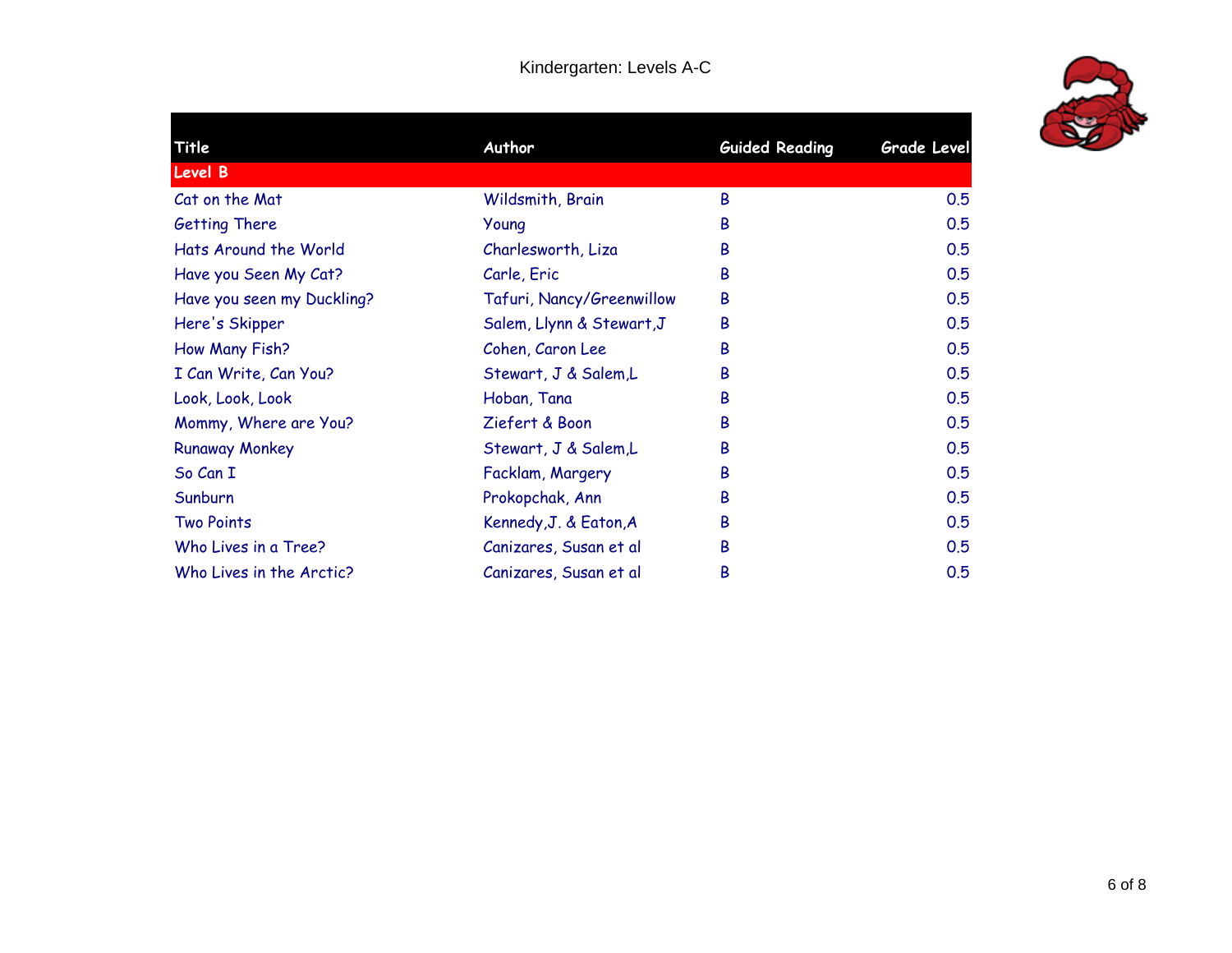

| Title                              | Author             | <b>Guided Reading</b> | Grade Level |
|------------------------------------|--------------------|-----------------------|-------------|
| Level C                            |                    |                       |             |
| All Fall Down                      | Wildsmith, Brain   | $\mathcal{C}_{0}$     | 1           |
| <b>Apple Bird</b>                  | Wildsmith, Brain   | $\mathcal{C}_{0}$     | 1           |
| <b>Apples</b>                      | Williams, Deborah  | С                     | 1           |
| <b>Bears</b>                       | Kalman, Bobbie     | С                     | 1           |
| <b>Big Long Animal Song</b>        | Artwell, Mike      | С                     | 1           |
| Brown Bear, Brown Bear What Do You | Martin, Bill       | $\mathcal{C}_{0}$     | 1           |
| Bunny, Bunny                       | Hall, Kirsten      | $\mathcal{C}_{0}$     | 1           |
| Cats                               | Williams, Deborah  | С                     | 1           |
| Fox on the Box, the                | Gregorich, Barbara | С                     | 1           |
| Gregory's Dog                      | Stobbs, William    | $\mathcal{C}_{0}$     | 1           |
| Hi, Word Bird                      | Moncure, Jane      | С                     | 1           |
| I Have a Watch                     | Williams, Deborah  | С                     | 1           |
| I See Monkeys                      | Williams, Deborah  | С                     | 1           |
| I Want a Pet                       | Gregorich, Barbara | С                     | 1           |
| I Want To Be a Clown               | Johnson, Sharon    | С                     | 1           |
| I Went Walking                     | Williams, Sue      | С                     | 1           |
| Joshua James Likes Trucks          | Petrie, Cztherine  | С                     | 1           |
| Jump Froq                          | Salem, Lynn        | С                     | 1           |
| Leaves                             | Hoenecke, Karen    | С                     | 1           |
| <b>Looking for Halloween</b>       | Evans, Karen       | С                     | 1           |
| Monsters                           | Namm, Diane        | $\mathcal{C}_{0}$     | 1           |
| My Dream                           | Wildsmith, Brain   | С                     | 1           |
| My Kite                            | Williams, Deborah  | С                     | 1           |
| Now We Can Go                      | Jonas, Ann         | С                     | 1           |
| Octopus Goes to School             | Bordelon, Carolyn  | С                     | 1           |
| One Hunter                         | Hutchins, Pat      | $\mathcal{C}_{0}$     | 1           |